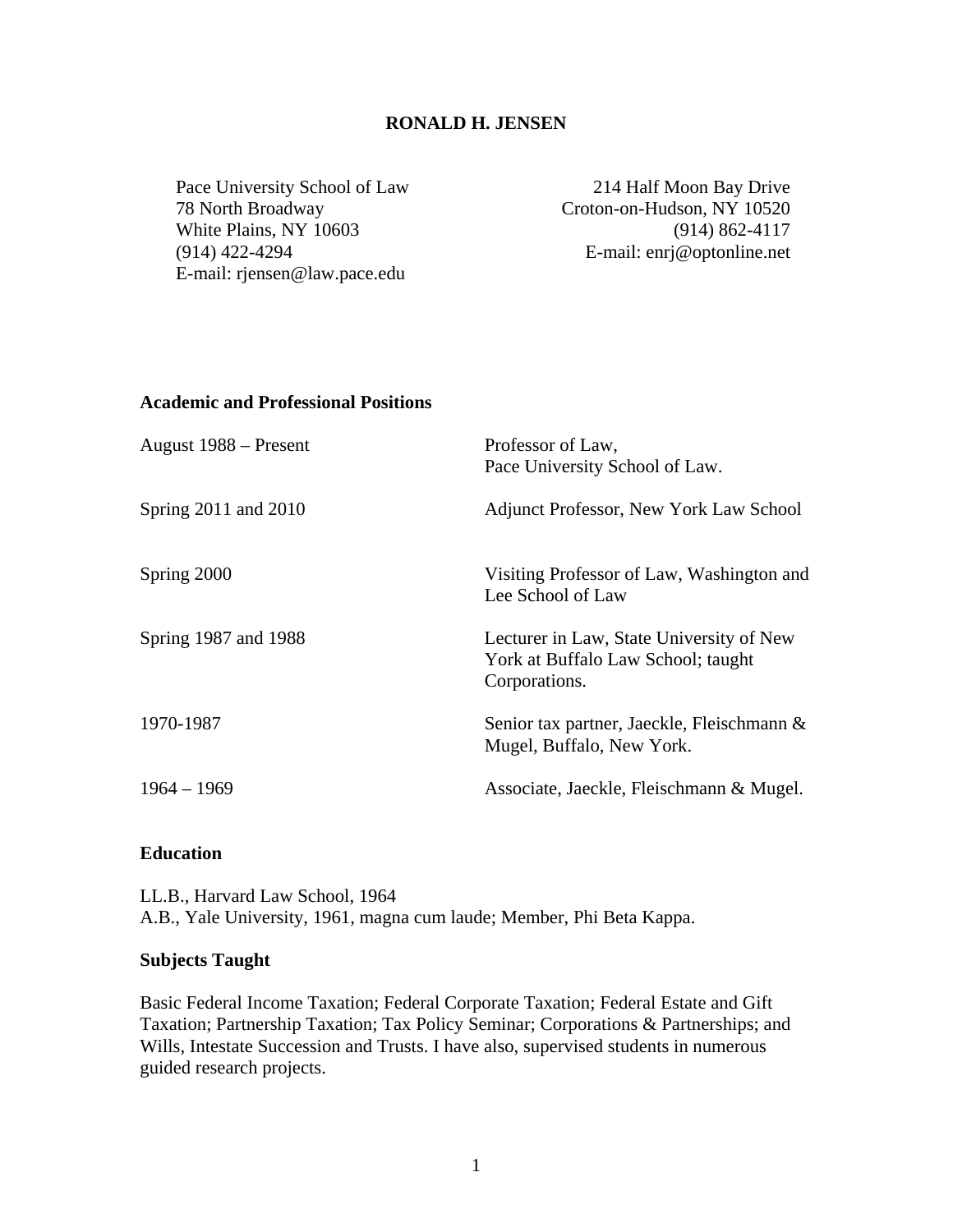#### **Publications**

*When Are Damages Tax Free?: The Elusive Meaning of "Physical Injury*,*"* 10 Pitt. Tax Rev. 87 (2013). The Pittsburgh Tax Review is a peer-reviewed journal.

*Notable Corporate Tax Articles in 2010*, 130 TAX NOTES 1570 (2011)

*Can You Have Your Cake and Eat It Too?: Achieving Capital Gain Treatment While Keeping the Property,* 5 Pitt. Tax Rev.75 (2008). The Pittsburgh Tax Review is a peer-reviewed journal. This article was the inspiration for the problem in the 2009 Albert R. Mugel National Tax Moot Court competition.

*The IRS's Proposed Regulations on Partnership Interests Issued for Services*, 10 NY Bus. L.J. 8 (2006).

 Chapter 8, Limited Partnership Act, and Chapter 8-A, Revised Limited Partnership Act, in WHITE NEW YORK BUSINESS ENTITIES (14th ed. 2005).

 *The Magic of Disappearing Wealth Revisited: Using Family Limited Partnerships to Reduce Estate and Gift Tax*, 1 Pitt. Tax Rev. 155 (2004). The Pittsburgh Tax Review is a peer-reviewed journal. This article was also published in condensed form in Monthly Dig. Tax Articles 1 (March 2005).

*The Estate and Gift Tax Effects of Selling a Remainder: Have D'Ambrosio, Wheeler and Magnin Changed the Rules?* 4 Fla. Tax Rev. 537 (1999). The Florida Tax Review is a peer-reviewed journal. A synopsis of the article appeared in Tax Notes Today. This article is cited in BORIS I. BITTKER & ELIAS CLARK, FEDERAL ESTATE AND GIFT TAXATION 309 (9<sup>th</sup> ed. 2005), RICHARD B. STEPHENS ET AL., FEDERAL ESTATE  $\&$ GIFT TAXATION 19.03 [4][e]  $n.367$  (8<sup>th</sup> ed. 2002), and IRA MARK BLOOM ET AL., FEDERAL TAXATION OF ESTATES, TRUSTS AND GIFTS  $348$  (Rev.  $10^{th}$  ed. 2003).

*Schneer v. Commissioner: Continuing Confusion Over the Assignment of Income Doctrine and Personal Service Income*, 1 Fla. Tax Rev. 623 (1993). A synopsis of the article appears at 62 TAX NOTES 1265 (1993). The article is cited in BORIS I. BITTKER  $&$ LAWRENCE LOKKEN, FEDERAL TAXATION OF INCOME, ESTATES AND GIFTS 75.2.5 n.68 (3rd ed. 2003).

*Of Form and Substance: Tax-Free Incorporation and Other Transactions under Section 351*, 11 Va. Tax Rev. 349 (1991). This article is cited in BORIS I. BITTKER & JAMES S. EUSTICE, FEDERAL INCOME TAXATION OF CORPORATIONS AND SHAREHOLDERS  $3.09[2]$  n.190 (7<sup>th</sup> ed. 2000).

*Reflections on United States v. Leona Helmsley: Should 'Impossibility' Be a Defense to Attempted Income Tax Evasion?* 12 Va. Tax Rev. 335 (1993).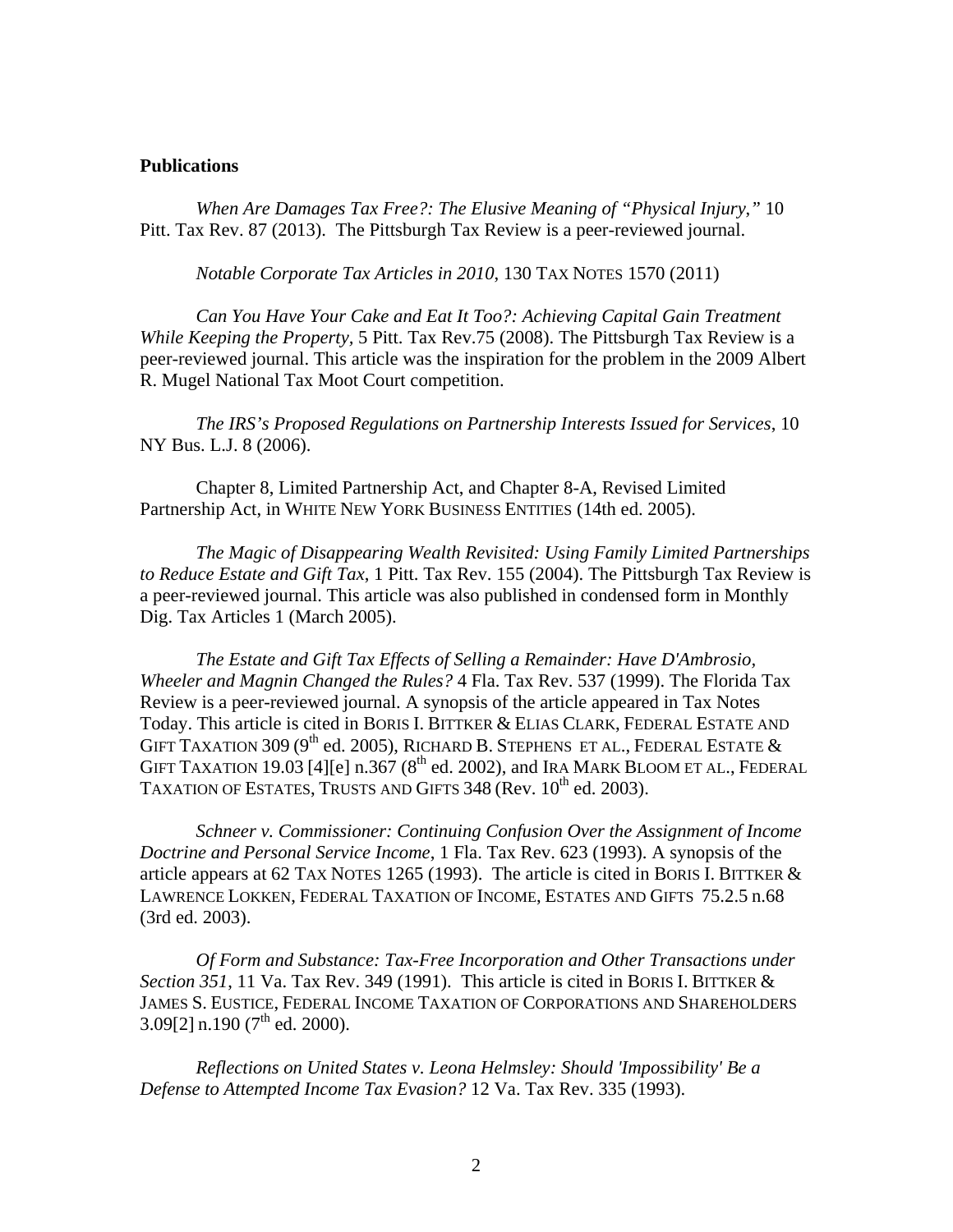Co-author (with Manly Fleischmann) of *The American Bar Association and the Supreme Court - Old Wine in a New Bottle?* 20 Buff. L. Rev. 61 (1970).

Book Review, 20 Buff. L. Rev. 575 (1971) (reviewing M. Carr Ferguson, James J. Freeland & Richard B. Stephens, *Federal Income Taxation of Estates and Trusts* (1970)).

### **Research Interests**

My primary research interest is to analyze and develop principles for resolving "form vs. substance" problems in federal taxation, that is, for deciding when the form in which a transaction is cast should be respected for tax purposes and when that form should be disregarded because it conflicts with the underlying economic "substance" of the transaction. Despite the importance of this issue, which involves literally billions of tax dollars every year, neither the courts nor the commentators have developed any coherent workable tests, or even a consistent approach, for resolving this type of problem. My articles on Section 351 and on the assignment of income doctrine (see above) have been efforts to address these issues. In my articles, I try to develop a general approach for resolving these issues in a principled and reasoned manner.

### **Principal Non-Teaching Assignments at Law School**

Spring 1997: Professor-in-Residence of the Pace London Law Program. This program offers American law students the opportunity to study law during the Spring Semester in London and is operated in conjunction with University College London Faculty of Law. As Professor ¬in Residence, I acted as on-site administrator of the program in addition to my regular teaching responsibilities. I also participated in the Willem C. Vis International Commercial Moot held in Vienna, Austria which is operated under the auspices of Pace Law School.

Fall 1994 - Spring 1996: Chair of the Curriculum Committee. During my twoyear tenure as chair, the committee, as charged by the Faculty, made a comprehensive review of the Pace Law School curriculum in light of the "MacCrate Report" culminating in a Report to the Faculty and a Retreat on Curricular Reform on the first-year curriculum and revisions in the upper-class writing requirement.

Fall 1993 - Spring 1994: Member, Dean Search Committee

### **Programs and Presentations**

*Bar Association and Continuing Legal Education Presentations:* 

While at Pace Law School, I have given the following presentations: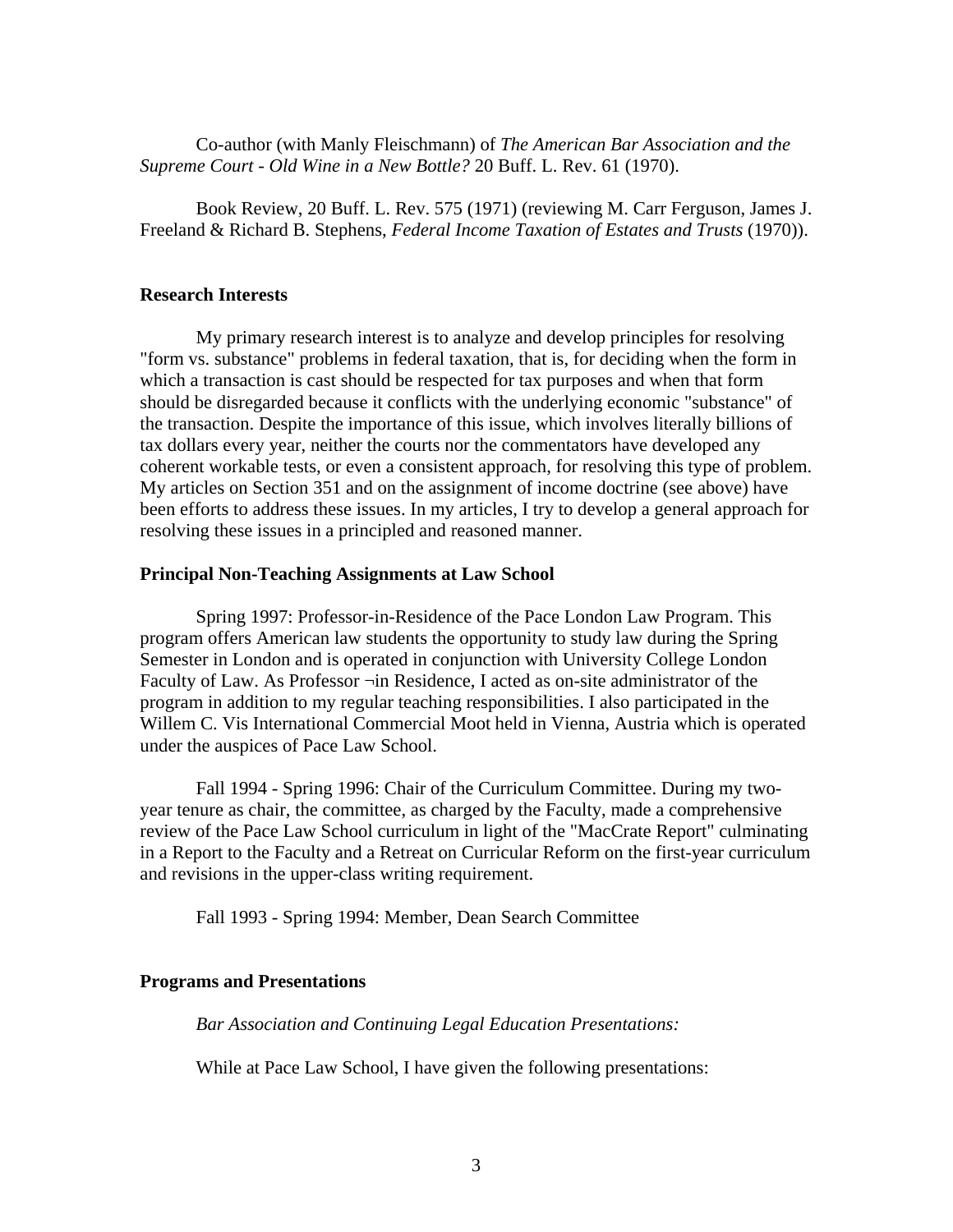May 18, 1990: New York State Bar Association Program on "Estate Planning and the Closely-Held Corporation." White Plains, NY.

May 9, 1990: Pace University School of Law CLE Program (Tax Update) on "New Section 2036(c): Its Operation, Implications and Prospects" and "Liquidity Problems of Estates Holding Closely-Held Businesses." White Plains, NY.

February 5, 1990: Tax Section of the Westchester County Bar Association on "Operating Rules of Section 2036(c)." White Plains, NY.

November 2, 1988: Pace University School of Law CLE Program (Tax Update) on "Estate Freezes - New Section 2036(c): Its Operation and Problems; Remaining Planning Techniques" and "To Go Sub S or Not - Impact of Tax Reform Act of 1986 (TRA'86), Revenue Act of 1987 (RA'87) and Possibly the Technical Corrections Act of 1988 (TCA'88)."

Prior to joining the Pace Law School faculty, I frequently participated in bar association and other professional presentations and was an annual presenter at the Institute on Federal Taxation in Buffalo, New York. My most recent presentations included:

"Corporate Taxation Provisions of the Tax Reform Act of 1986: Repeal of General Utilities, Allocation of Purchase Price in Sales of Assets, Related Party Sales, and Corporate Minimum Tax" (1986).

"Tax Problems of U.S. and Canadian Individuals Who Own Property in the Other Country" (1985).

"Time Value of Money - Imputed Interest on Debt Obligations Issued for Property" (1984).

#### *Other:*

Judge in final round of the 2009 and 2014 Albert R. Mugel National Tax Moot Court competition.

I arranged a program sponsored jointly by Pace Law School and the Estate Planning Council of Westchester County, Inc. held on October 3, 1990 on Estate Planning. [at which I introduced the guest speaker, Gregory Jenner, Special Assistant to the Assistant Secretary (Tax Policy) of the Treasury Department.]

During 1995 and 1996, I spoke at the invitation of Professor Rosa B. Ament of the Lubin School of Business (Pace University) to her class in Entrepreneurship on the legal aspects of forming and operating closely-held businesses. Previously in 1992 and 1993, I had spoken to her class in Management and Family Business on the same subject.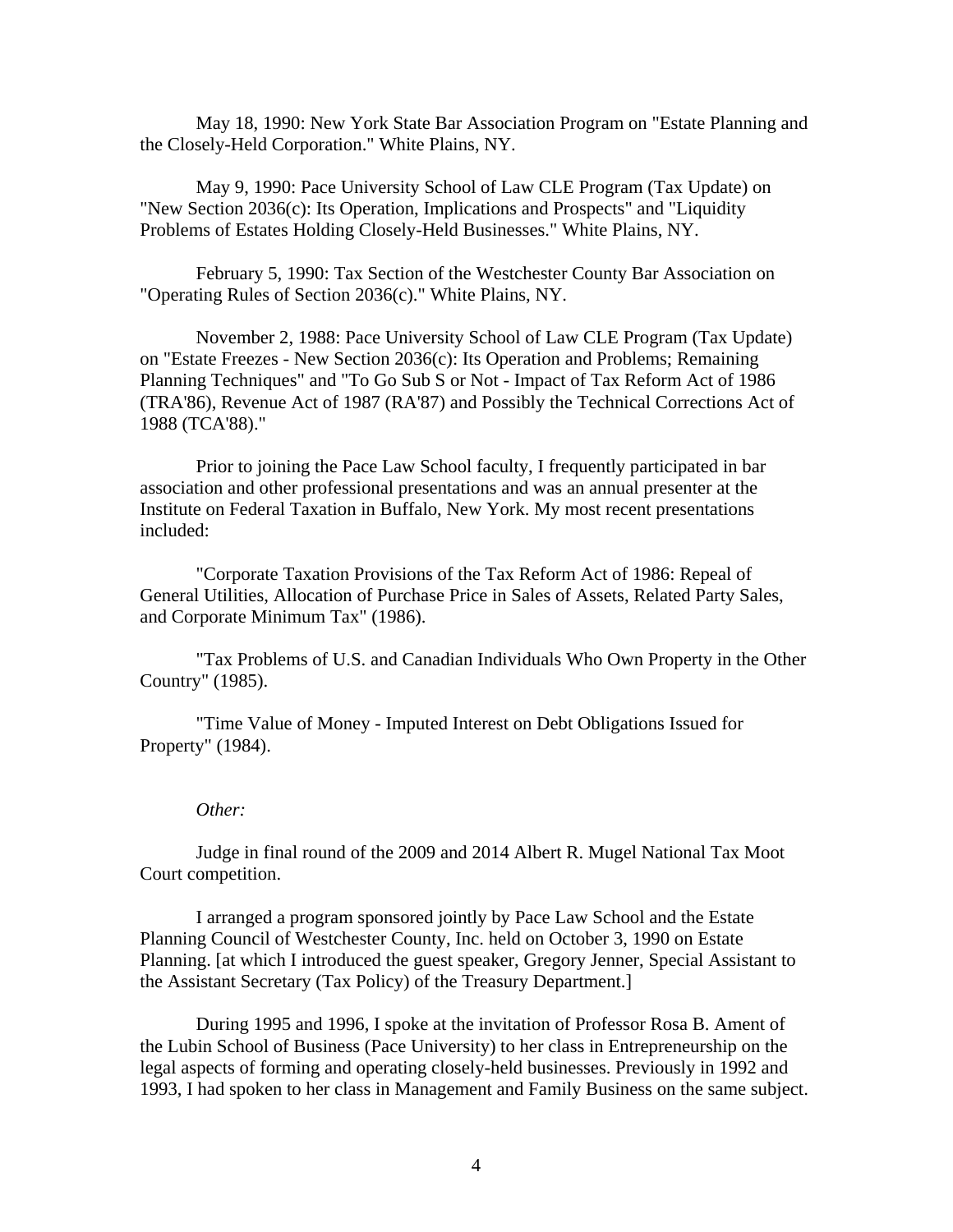During 1995 and 1996, I gave presentations to Pace University Faculty and Staff on Estate Planning as part of Pace University's Learn to Excel Program.

# **Professional Memberships**

American Bar Association (tax, business law and real estate, probate and trust law sections): New York State Bar Association (tax section); Westchester County Bar Association (tax section); Association of American Law Schools (sections on taxation, business law and donative transfers, fiduciaries and estate planning).

## **Admissions**

All New York courts; United States Tax Court; Federal District Court, Western District, New York; Court of Appeals for the Second Circuit; United States Supreme Court.

## **Description of Activities in Practice**

*Administrative Responsibilities*: Administrator of Firm's Tax Department, 1971- March 1986; first Chair of the Firm's Practice Committee, June 1984-March 1986; member of various ad hoc committees; co-trustee of Firm's pension, profit sharing and section  $401(k)$  plans.

*Nature of Practice*: My practice embraced all aspects of Federal and state taxation including individual and corporate income tax, gift tax, estate tax, real property tax, sales tax and miscellaneous taxes:

Handling of tax controversies. I was involved in all aspects of contested tax matters including preparation of pleadings, research, factual development of case, negotiation, preparation of briefs and trials and hearings.

Tax and financial planning for individuals and businesses including planning involved in the acquisition and disposition of both publicly-traded and closelyheld businesses; liquidations; tax-free reorganizations; redemptions; operational aspects of businesses (e.g., planning form and structure of business organization, utilization of net operating loss carryovers, etc.). I was involved not only in the planning of these transactions but in every aspect of their execution, including preparation of documents, securing of governmental approvals and reconciling competing interests of the different parties.

Estate and trust planning; fiduciary income tax planning; IRS collection matters; foreign tax matters; etc.